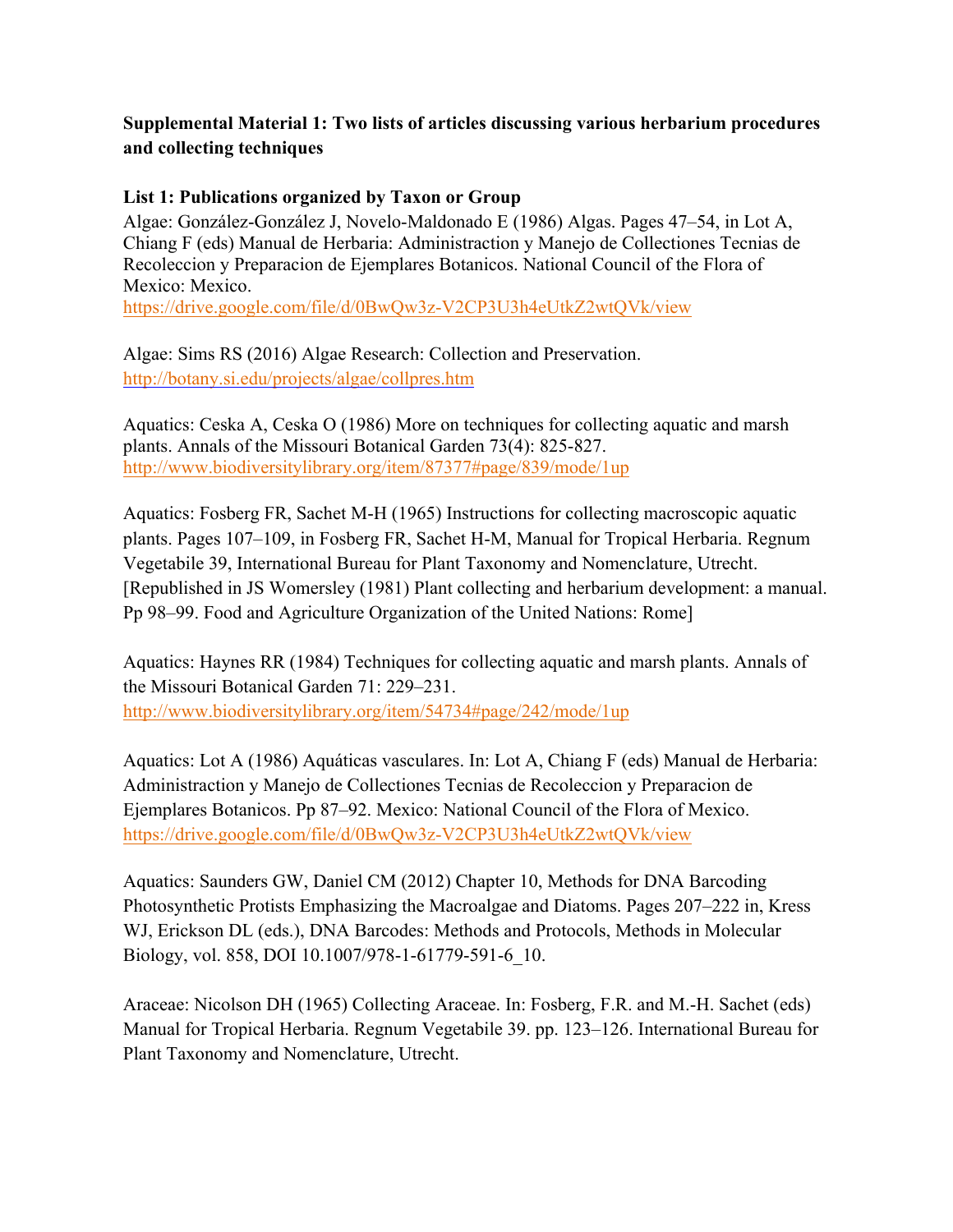Araceae: Nicolson DH (1981) Notes on the collection of Araceae. Pages 115–120 in JS Womersley, Plant collecting and herbarium development: a manual. Food and Agriculture Organization of the United Nations: Rome [updated from Nicolson 1965]

Araceae: Croat, TB (1985) Collecting and preparing specimens of Araceae. Annals of the Missouri Botanical Garden 72(2): 252–258. http://www.biodiversitylibrary.org/item/89033#page/262/mode/1up

Balsaminaceae, Impatiens: Grey-Wilson C (1980) Notes on collecting Impatiens. Flora Malesiana Bulletin 33: 3435–3436.

Begoniaceae, Begonia: Logan J (1986) A pre-pressing treatment for Begonia species and succulents. Taxon 35: 671.

Bromeliaceae: Jorgensen V (1972) The preparing, pressing and mounting of bromeliads. Journal of the Bromeliad Society 23: 211–214.

Bryophytes: Delgadillo C (1986) Briófitas. Pages 77–82 In: A Lot, Chiang F (eds) Manual de Herbaria: Administraction y Manejo de Collectiones Tecnias de Recoleccion y Preparacion de Ejemplares Botanicos. National Council of the Flora of Mexico: Mexico. https://drive.google.com/file/d/0BwQw3z-V2CP3U3h4eUtkZ2wtQVk/view

Cyclanthaceae: Hammel BE (1987) The origami of Botany: A guide to collecting and mounting specimens of Cyclanthaceae. Annals of the Missouri Botanical Garden 74(4): 897– 902.

http://www.biodiversitylibrary.org/item/87376#page/913/mode/1up

Epiphytes: Aguirre-León E (1986) Epiphytes [including Orchidaceae]. Pages 113–119 Lot A & F Chiang (1986) Manual de Herbario: Administracion y manejo de colecciones, tecnicas de recoleccion y preparacion de ejemplares botanicos. Mexico: National Council of the Flora of Mexico. [Orchidaceae, Bromeliaceae]

https://drive.google.com/file/d/0BwQw3z-V2CP3U3h4eUtkZ2wtQVk/view

Ferns: Arreguín-Sánchez M de la L (1986) Pteridófitas. Pages 83–86, in A Lot & F Chiang (eds) Manual de Herbaria: Administraction y Manejo de Collectiones Tecnias de Recoleccion y Preparacion de Ejemplares Botanicos. National Council of the Flora of Mexico: Mexico. https://drive.google.com/file/d/0BwQw3z-V2CP3U3h4eUtkZ2wtQVk/view

Ferns: Brownsey PJ (1985) A plea for better collecting and curation of large ferns. Newsletter of the Australian Systematic Botany Society 43: 17–19.

Ferns: Croft J (1999) A guide to collecting herbarium specimens of ferns and their allies. [accessed 3 June 2016] http://www.anbg.gov.au/fern/collecting.html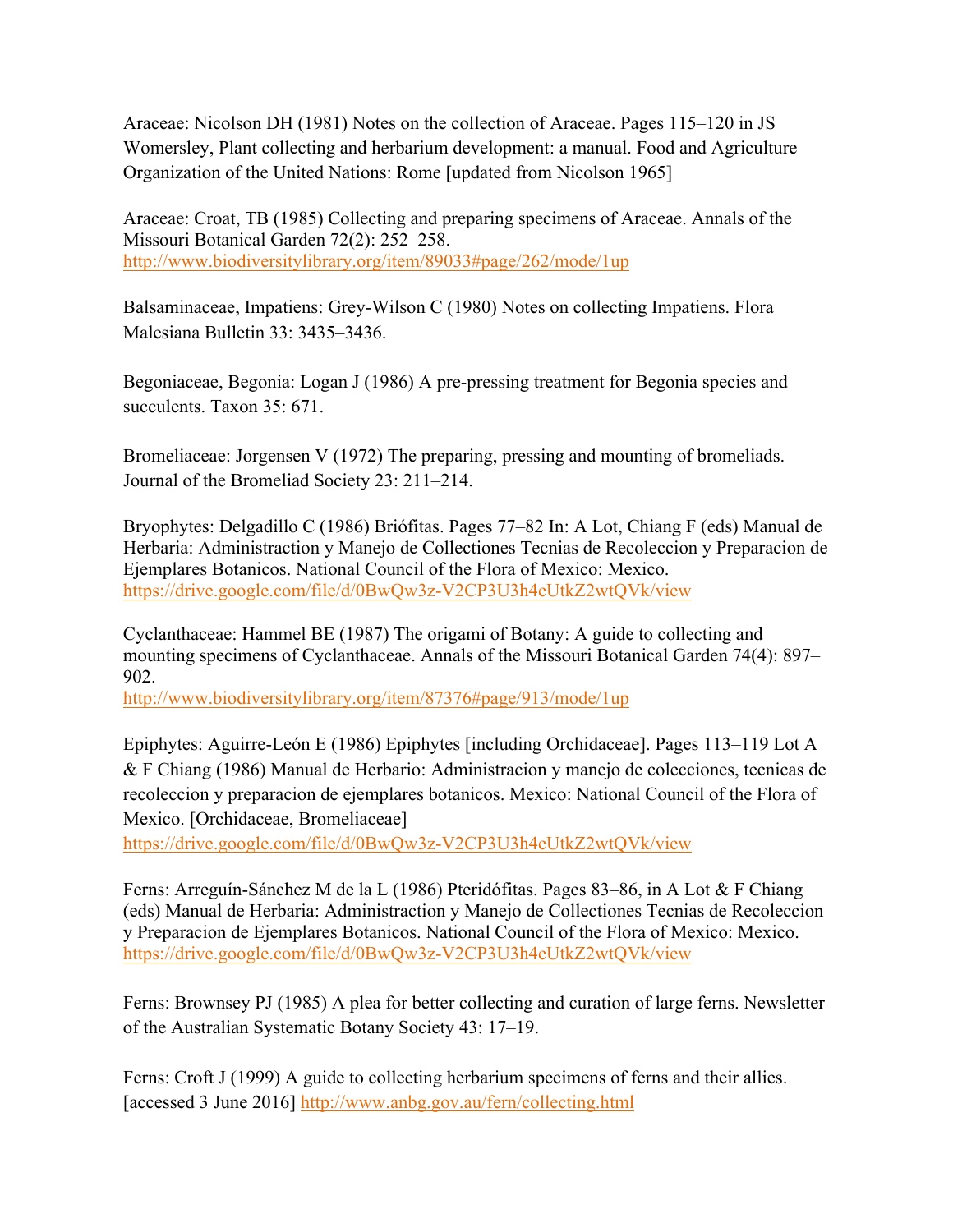Ferns: Holttum RE (1957) Instructions for collecting tree ferns. Flora Malesia Bulletin 13: 567.

Ferns: Janssen T (2006) Moulding method to preserve tree fern trunk surfaces including remarks on the composition of tree fern herbarium specimens. Fern Gazette 17(6,7,8): 283– 295

Ferns: Stolze RG 1973. Inadequacies in herbarium specimens of large ferns. American Fern Journal 63: 25–27.

Fungi: Cifuentes-Blanco J, Villegas Ríos M, Lérez-Ramírez L (1986) Hongos. Pages 55–64, in A Lot, Chiang F (eds) Manual de Herbaria: Administraction y Manejo de Collectiones Tecnias de Recoleccion y Preparacion de Ejemplares Botanicos. National Council of the Flora of Mexico: Mexico. https://drive.google.com/file/d/0BwQw3z-V2CP3U3h4eUtkZ2wtQVk/view

Lecythidaceae: Mori SA, Prance GT (1987) A guide to collecting Lecythidaceae. Annals of the Missouri Botanical Garden 74(2): 321–330.

Lentibulariaceae Utricularia: Taylor P, Steenis C van (1977) On the collection and preparation of Utricularia specimens. Flora Malesiana Bulletin 30: 2831–2832

Lianas: Gerwing, JJ, Schnitzer SA, Burnham RJ, Bongers F, Chave J, DeWalt SJ, Ewango CEN, Foster R, Kenfack D, Martínez-Ramos M, Parren M, Parthasarathy N, Pérez-Salicrup DR, Putz FE, Thomas DW (2006) A standard protocol for liana censuses. Biotropica 38(2): 256–261.

Lichens: Coutiño B (1986) Líquenes. Pages 65–75, in A Lot & F Chiang (eds) Manual de Herbaria: Administraction y Manejo de Collectiones Tecnias de Recoleccion y Preparacion de Ejemplares Botanicos. National Council of the Flora of Mexico: Mexico. https://drive.google.com/file/d/0BwQw3z-V2CP3U3h4eUtkZ2wtQVk/view

Molecular samples: Neubig KM, Whitten WM, Abbott JR, Elliott S, Soltis DE, Soltis PS (2014) Variables affecting DNA preservation in archival DNA specimens. Pages 81–136, in Applequist WL & LM Campbell, DNA Banking for the  $21<sup>st</sup>$  Century: Proceedings of the U.S. Workshop on DNA banking. Missouri Botanical Garden: St Louis.

Molecular samples: Spooner DM, Ruess H (2014) Curating DNA specimens. Pages 71–80 in Applequist WL & LM Campbell, DNA Banking for the  $21<sup>st</sup>$  Century: Proceedings of the U.S. Workshop on DNA banking. Missouri Botanical Garden: St Louis.

Musaceae, bananas: Womersley JS (1981) Instructions for collecting botanical specimens of banana (Musa) plants. Pages 100–102, in Womersley JS, Plant collecting and herbarium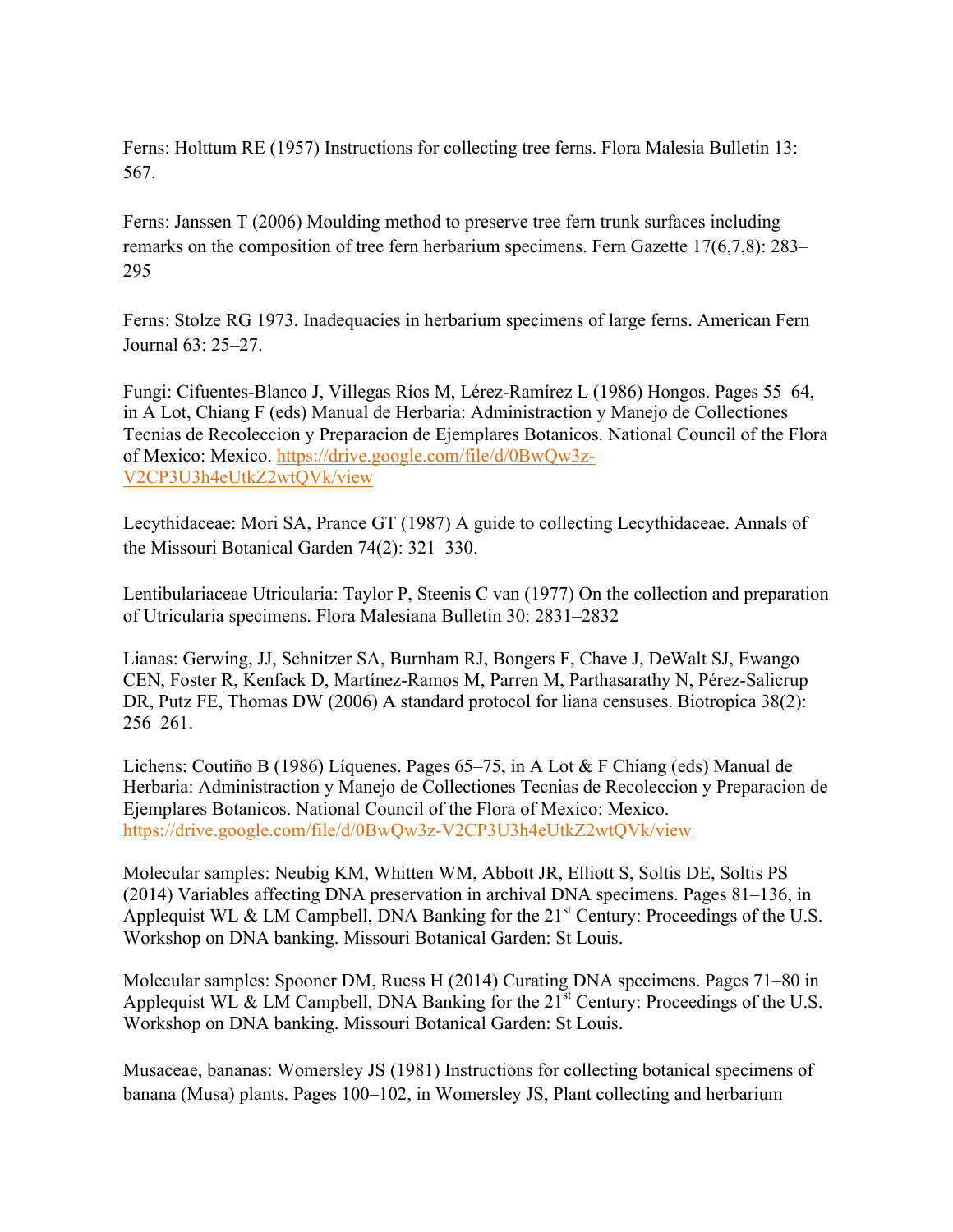development: a manual. Food and Agriculture Organization of the United Nations: Rome. Pp 137

Palms: Balick, MJ (1989) Collection and preservation of palm specimens. Pages 482–483 in: Campbell DG, Hammond HD (eds), Floristic Inventory of Tropical Countries. New York Botanical Garden, New York.

Palms: Dransfield J (1979) A manual of the rattans of the Malay Peninsula. Malayan Forest Records 29: 1–270.

Palms: Dransfield, J (1986) A guide to collecting palms. Annals of the Missouri Botanical Garden 73(1) 166–176. http://www.jstor.org/stable/2399148?seq=1#page\_scan\_tab\_contents

Palms: Quero HJ (1986) Palmas. Pages 121–131, in A Lot, Chiang F (eds) Manual de Herbaria: Administraction y Manejo de Collectiones Tecnias de Recoleccion y Preparacion de Ejemplares Botanicos. National Council of the Flora of Mexico: Mexico. https://drive.google.com/file/d/0BwQw3z-V2CP3U3h4eUtkZ2wtQVk/view

Palms: Tomlinson PB (1965) Special techniques for collecting palms for taxonomic study. In: FR Fosberg & M-H Sachet (eds) Manual for Tropical Herbaria. Regnum Vegetabile 39. pp.112–116. International Bureau for Plant Taxonomy and Nomenclature, Utrecht [updated by Fosberg in Womersley JS 1981, pages 103–109].

Pandanaceae: Stone BC (1981) Instructions for collecting botanical specimens of Pandanus (pandans). Pages 94–97, in Womersley JS, Plant collecting and herbarium development: a manual. Food and Agriculture Organization of the United Nations: Rome.

Pandanaceae: Stone BC (1983) A guide to collecting Pandanaceae (Pandanus, Greycinetia, and Sararanga). Annals of the Missouri Botanical Garden 70(1): 137–145. http://www.biodiversitylibrary.org/item/54746#page/145/mode/1up

Passifloraceae, Passiflora: Jorgensen P, Lawesson JE, Holm-Nielsen LB (1984) A guide to collecting passionflowers. Annals of the Missouri Botanical Garden 71(4): 1172–1174. http://www.biodiversitylibrary.org/item/54734#page/1195/mode/1up

Poaceae, Bamboo: Soderstrom T, Young SM (1983) A guide to collecting bamboos. Annals of the Missouri Botanical Garden 70(1): 128–136. http://www.biodiversitylibrary.org/item/54746#page/136/mode/1up

Poaceae, Bamboo: McClure FA (1965) Suggestions on how to collect bamboos. Pages 121– 122 in: Fosberg FR & M-H Sachet (eds) Manual for Tropical Herbaria. Regnum Vegetabile 39. International Bureau for Plant Taxonomy and Nomenclature, Utrecht.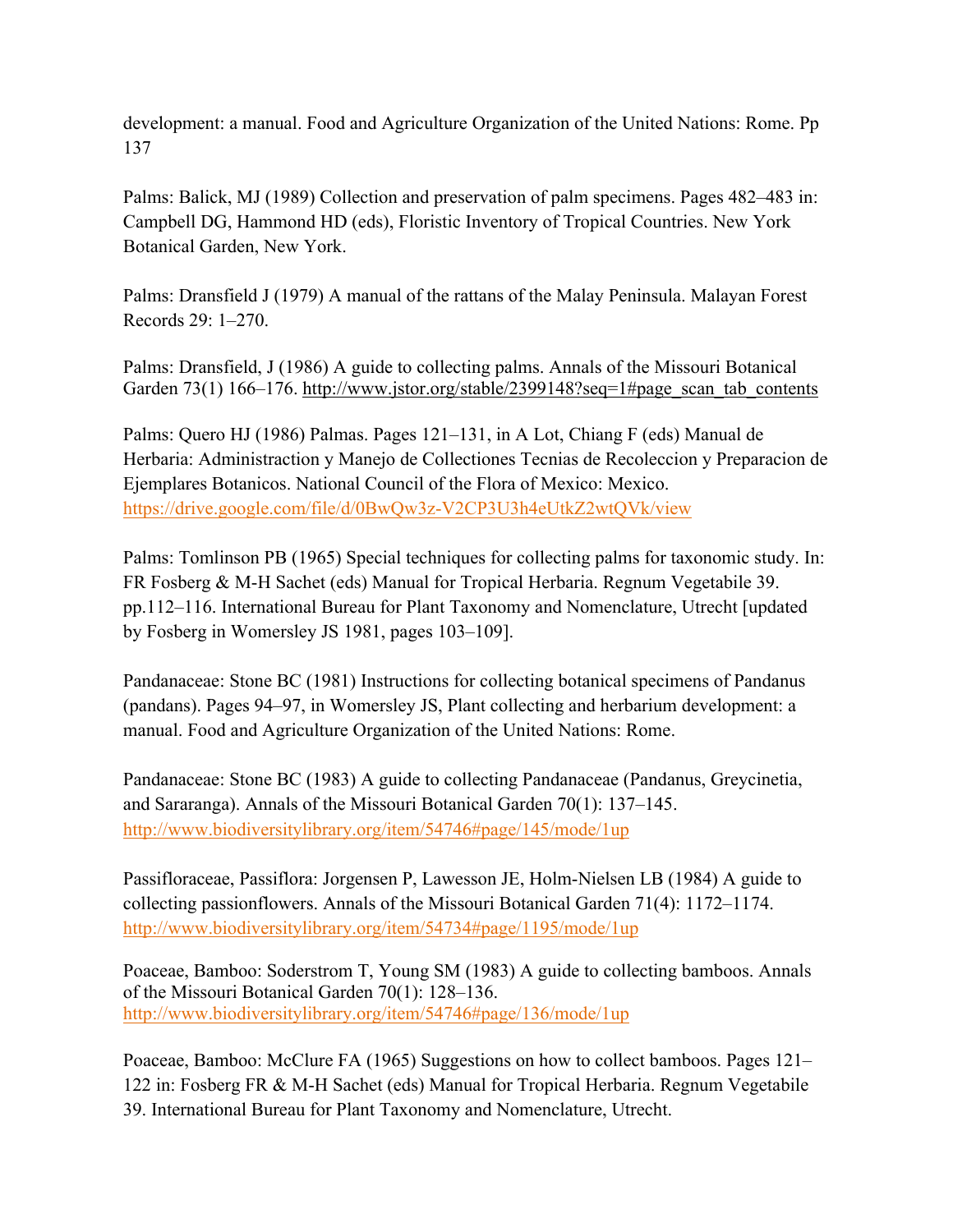Poaceae, Bamboo: McClure FA (1981) Notes on the collection of bamboos for identification and taxonomic study. Pages 110–114 in, Womersley JS, Plant collecting and herbarium development: a manual. Food and Agriculture Organization of the United Nations: Rome [updated from McClure 1965]

Poaceae: Koch SD (1986) Gramíneas y graminoides. Pages 93–101 in Lot A, Chiang F, Manual de Herbario: Administracion y manejo de colecciones, tecnicas de recoleccion y preparacion de ejemplares botanicos. Mexico: National Council of the Flora of Mexico. National Council of the Flora of Mexico: Mexico.

Pollen: Le Thomas, A (1989) Collection and preparation of pollen samples. In: Campbell DG, Hammond HD (eds) Floristic Inventory of Tropical Countries. pp. 474–475. New York Botanical Garden, New York

Succulents: Baker M, Mohlenbrock MW, Pinkava DJ (1985) A Comparison of Two New Methods of Preparing Cacti and Other Stem Succulents for Standard Herbarium Mounting. Taxon 34(1): 118–120.

Succulents: Snchez-Mejorada H (1986) Suculentas. Pp. 103–111, in Lot A, Chiang F, Manual de Herbario: Administracion y manejo de colecciones, tecnicas de recoleccion y preparacion de ejemplares botanicos. Mexico: National Council of the Flora of Mexico. [includes Agavaceae, Cactaceae, Crassulaceae]

https://drive.google.com/file/d/0BwQw3z-V2CP3U3h4eUtkZ2wtQVk/view

Trees: Wendt T (1986) Arboles. Pages 133–142m, in: Lot, A & F Chiang (eds) Manual de Herbaria: Administraction y Manejo de Collectiones Tecnias de Recoleccion y Preparacion de Ejemplares Botanicos. Pp 133–142. Mexico: National Council of the Flora of Mexico. https://drive.google.com/file/d/0BwQw3z-V2CP3U3h4eUtkZ2wtQVk/view

Wood: Womersley JS (1981) Collection of wood samples. Pages 121–122 in Plant collecting and herbarium development: a manual. Food and Agriculture Organization of the United Nations: Rome.

Zingiberaceae: Burtt BL, Smith RM (1976) Notes on the collection of Zingiberaceae. Flora Malesiana Bulletin 29(1): 2599–2600. http://repository.naturalis.nl/record/533127

## **List 2: General Publications on Collecting Techniques**

Applequist WL, Campbell LM (2014) DNA Banking for the  $21<sup>st</sup>$  Century: Proceedings of the U.S. Workshop on DNA banking. Missouri Botanical Garden: St Louis. 187 Pages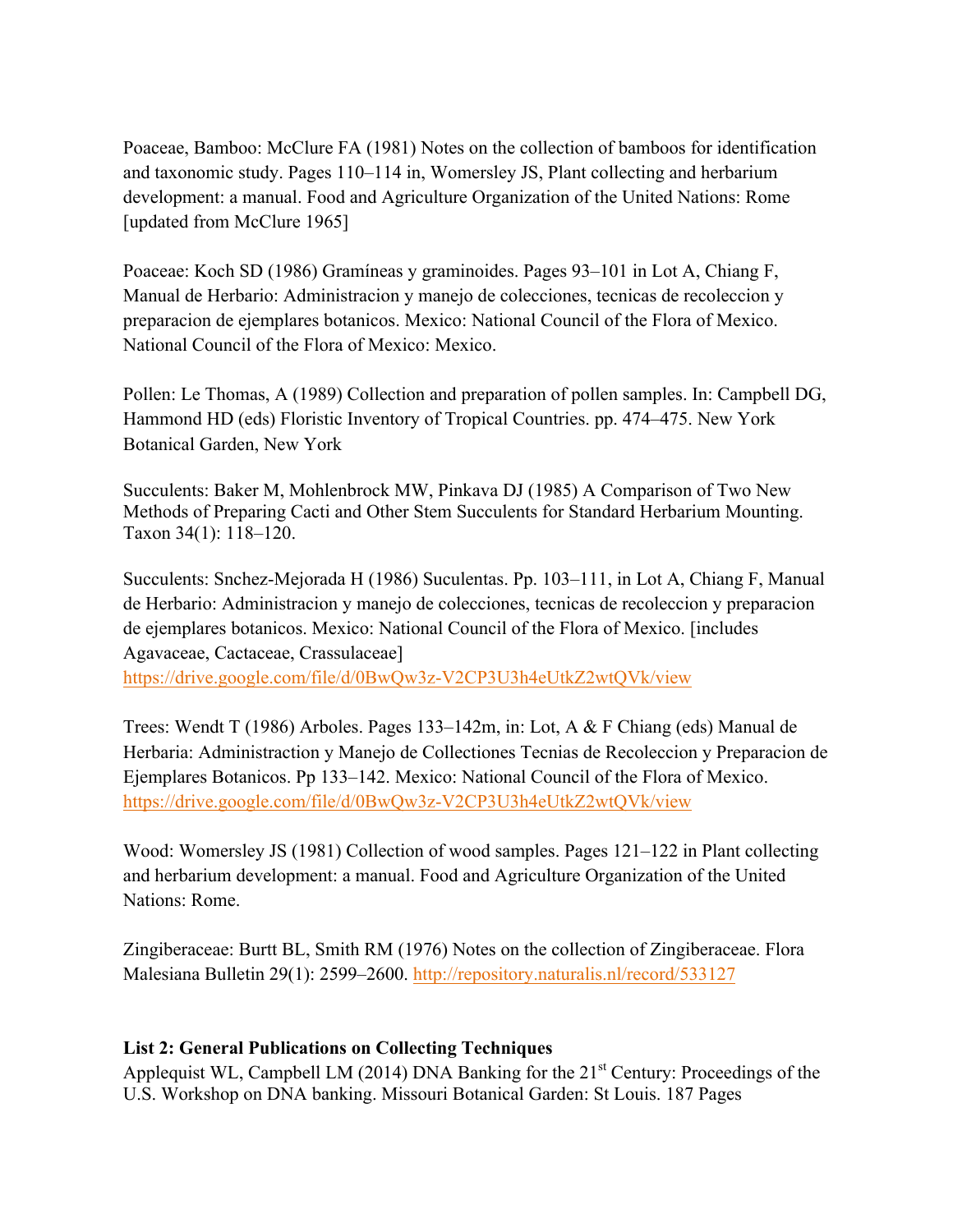Davis AP (2011) Chapter 27 Collecting herbarium vouchers. In Collecting Plant Diversity; Technical Guidelines, L. Guarino, V. Ramanatha Rao & E. Goldberg (eds.) published by Bioversity International. [general discussion of collecting vouchers] http://cropgenebank.sgrp.cgiar.org/index.php?option=com\_content&view=article&id=663

Davis PH (1961) Hints for hard-pressed collectors. Watsonia 4(6): 283–289 http://www.biodiversitylibrary.org/bibliography/83809#/summary

Fosberg FR, Sachet M-H (1965) Manual for Tropical Herbaria. Regnum Vegetabile 39, pages 1–132. International Bureau for Plant Taxonomy and Nomenclature, Utrecht. Pp 1–132. [macroscopic aquatic plants; bananas; fungi; palms; bamboo; Araceae; succulents; wood samples]

Hyland RPM (1972) A technique for collecting botanical specimens in rainforests. Flora Malesiana Bulletin 26: 2038–2040.

Jain SK, Mudgal V (1999) A Hand Book of Ethnobotany. Publisher: Bishen Singh Mahendra Pal Singh. 322 pages

Lot A, Chiang F (1986) Manual de Herbario: Administracion y manejo de colecciones, tecnicas de recoleccion y preparacion de ejemplares botanicos. Mexico: National Council of the Flora of Mexico. 142 pages [algae, fungi, lichens, mosses, ferns, aquatic vascular plants, grasses, succulents, epiphytes, palms, trees]

https://drive.google.com/file/d/0BwQw3z-V2CP3U3h4eUtkZ2wtQVk/view

Miller AG, Nyberg JA (1995) Chapter 27 Collecting herbarium vouchers. Pages 561–573, in Collecting Plant Diversity; Technical Guidelines, Guarino L, Ramanatha Rao V, Reid R (eds.). CAB International [for updated version see Davis 2011] http://cropgenebank.sgrp.cgiar.org/images/file/procedures/collecting1995/Chapter27.pdf

Mitchell AW (1982) Reaching the Rainforest Roof- A Handbook on Techniques of Access and Study in the Canopy. Leeds Philosophical and Literary Society and UNEP, Leeds

Robertson KR (1980) Observing, Photographing and Collecting Plants. Illinois Natural History Survey Circular 55, pages 1-72 + Cover page and Table of Contents. http://hdl.handle.net/2142/73357

Smith CE (1971) Preparing Herbarium Specimens of Vascular Plants. USDA Agricultural Information Bulletin No. 348.

Steenis CGGJ van (1977) Three pleas to collectors - improve your field data. Flora Malesiana Bulletin 30: 2843-2844.